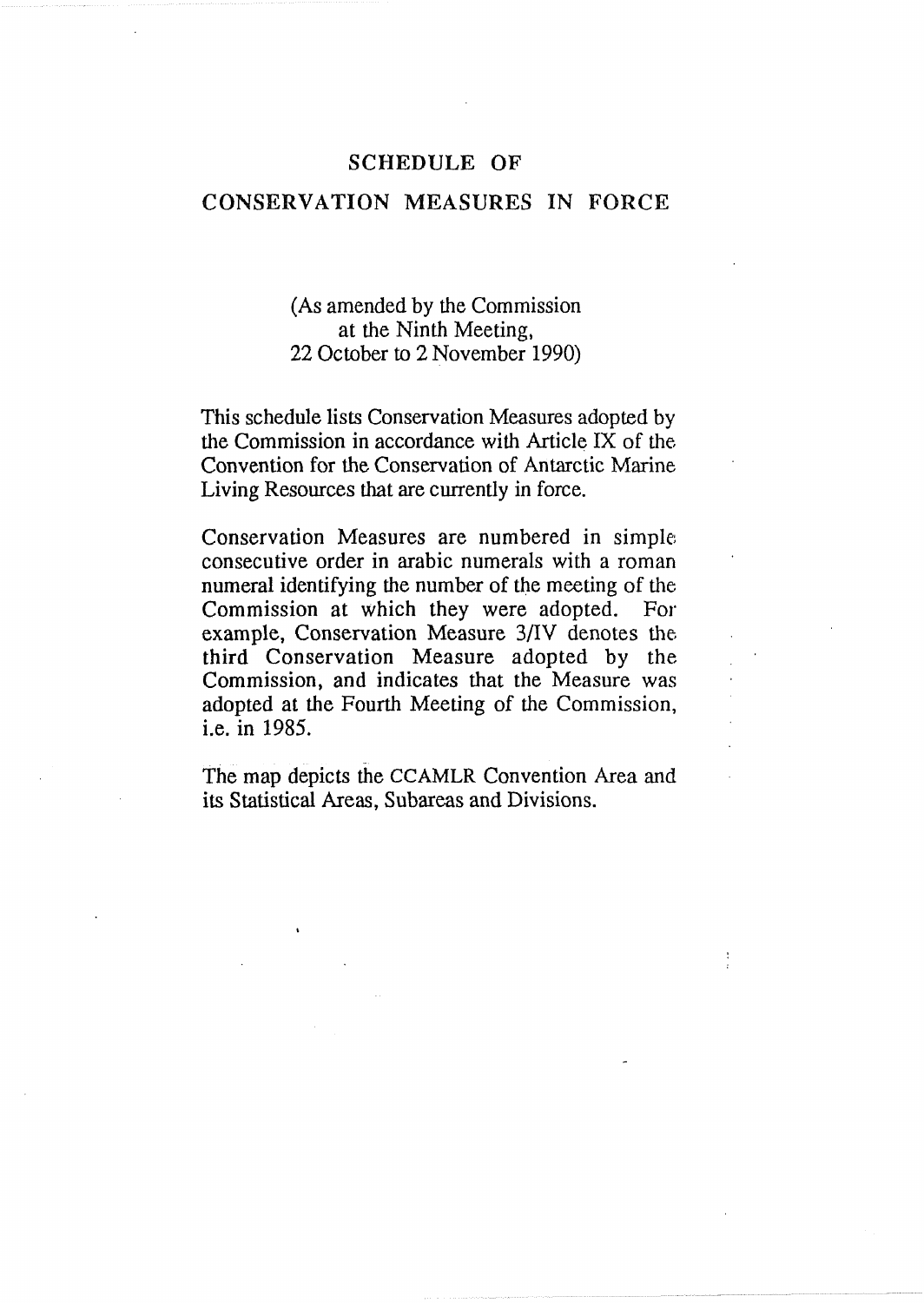# **CONTENTS**

| Conservation Measure 2/III         |                                                                 |
|------------------------------------|-----------------------------------------------------------------|
| <b>Conservation Measure 3/IV</b>   |                                                                 |
|                                    | Prohibition of directed fishery on Notothenia rossii            |
|                                    |                                                                 |
| Conservation Measure 4/V           |                                                                 |
|                                    |                                                                 |
| <b>Conservation Measure 7/V</b>    |                                                                 |
|                                    | Regulation of fishing around South Georgia                      |
|                                    |                                                                 |
|                                    | Conservation Measure 18/IX                                      |
| Procedure for according protection |                                                                 |
|                                    | 5                                                               |
| Conservation Measure 19/IX         |                                                                 |
|                                    |                                                                 |
| Conservation Measure 20/IX         |                                                                 |
|                                    | Limitation of the total catch of <i>Champsocephalus gunnari</i> |
|                                    |                                                                 |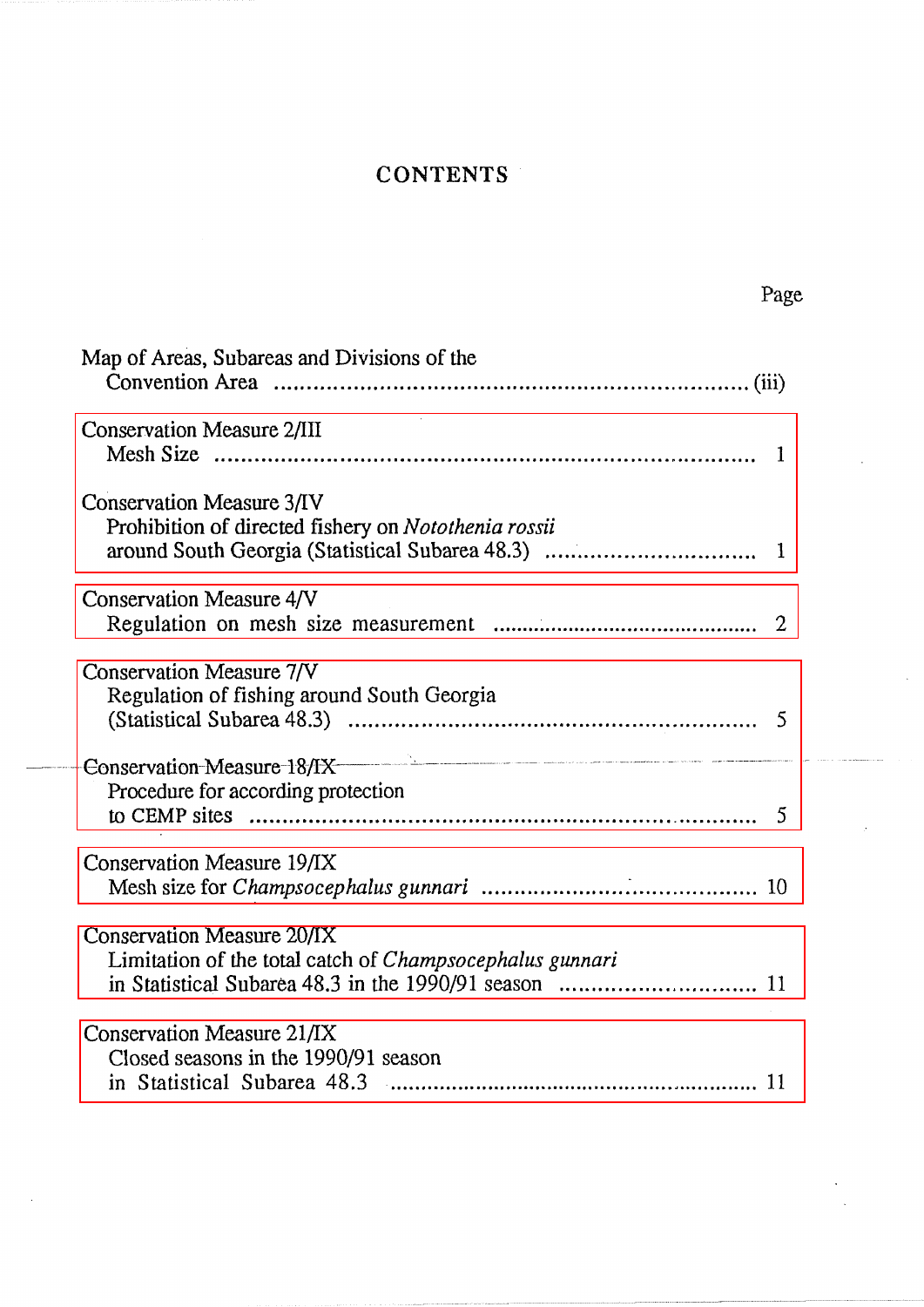| Conservation Measure 22/IX<br>Prohibition of directed fishery on Notothenia gibberifrons,<br>Chaenocephalus aceratus, Pseudochaenichthys georgianus<br>and Notothenia squamifrons in Statistical Subarea 48.3 |
|---------------------------------------------------------------------------------------------------------------------------------------------------------------------------------------------------------------|
| Conservation Measure 23/IX<br>Prohibition of directed fishery on                                                                                                                                              |
| Patagonotothen brevicauda guntheri                                                                                                                                                                            |
| Conservation Measure 24/IX<br>Catch limit on <i>Dissostichus eleginoides</i>                                                                                                                                  |
| Conservation Measure 25/IX<br>Catch and effort reporting system in Statistical Subarea 48.3                                                                                                                   |
| Conservation Measure 26/IX<br>Effort and biological data reporting system<br>for Dissostichus eleginoides in Statistical                                                                                      |
| Conservation Measure 27/IX<br>Prohibition of directed fishing for finfish in<br>Statistical Subareas 48.1 and 48.2<br>14                                                                                      |
| Conservation Measure 28/IX<br>Limitation of the total catch Notothenia squamifrons<br>14<br>in Statistical Subarea 58.4 in the 1990/91 season                                                                 |

 $\bar{t}$ 

 $(ii)$ 

 $\ddot{\phantom{0}}$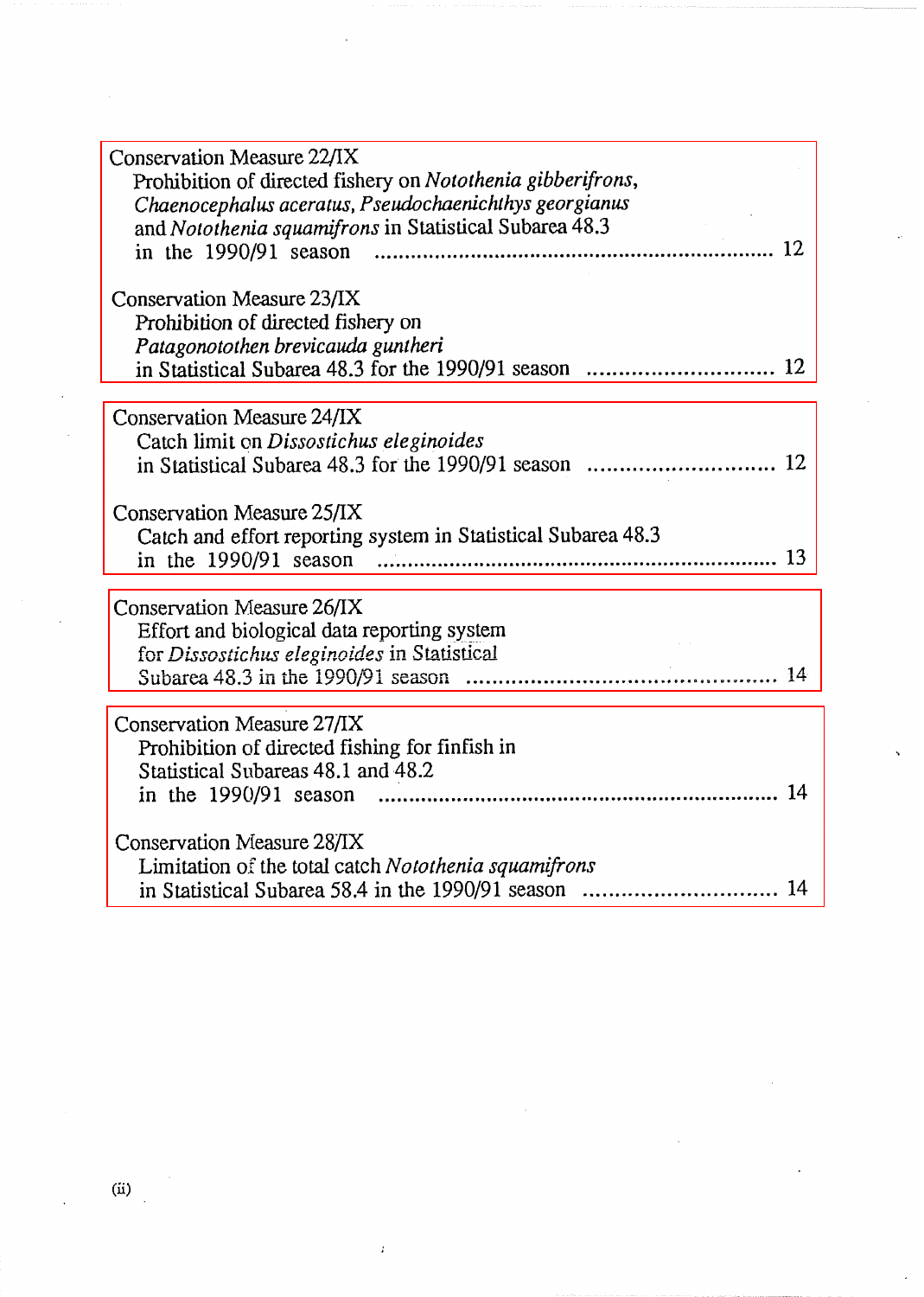**CCAMLR** 

Boundaries of the Statistical Reporting Areas in the Southern Ocean



- \*\*\*\*STATISTICAL SUBAREA SOUS-ZONE STATISTIQUE СТАТИСТИЧЕСКИЙ ПОДРАЙОН SUBAREA ESTADISTICA
- + ANTARCTIC CONVERGENCE CONVERGENCE ANTARCTIOUE АНТАРКТИЧЕСКАЯ КОНВЕРГЕНЦИЯ CONVERGENCIA ANTARTICA
- CONTINENT, ISLAND CONTINENT, ILE MATEPHK, UCTPUB CONTINENTE, ISLA
- --- INTEGRATED STUDY REGION ZONE D'ETUDE INTEGREE PAROH KOMBAEKCHNX HCCAEJOBAHHA REGICAL DE ESTUDIO INTEGRADO

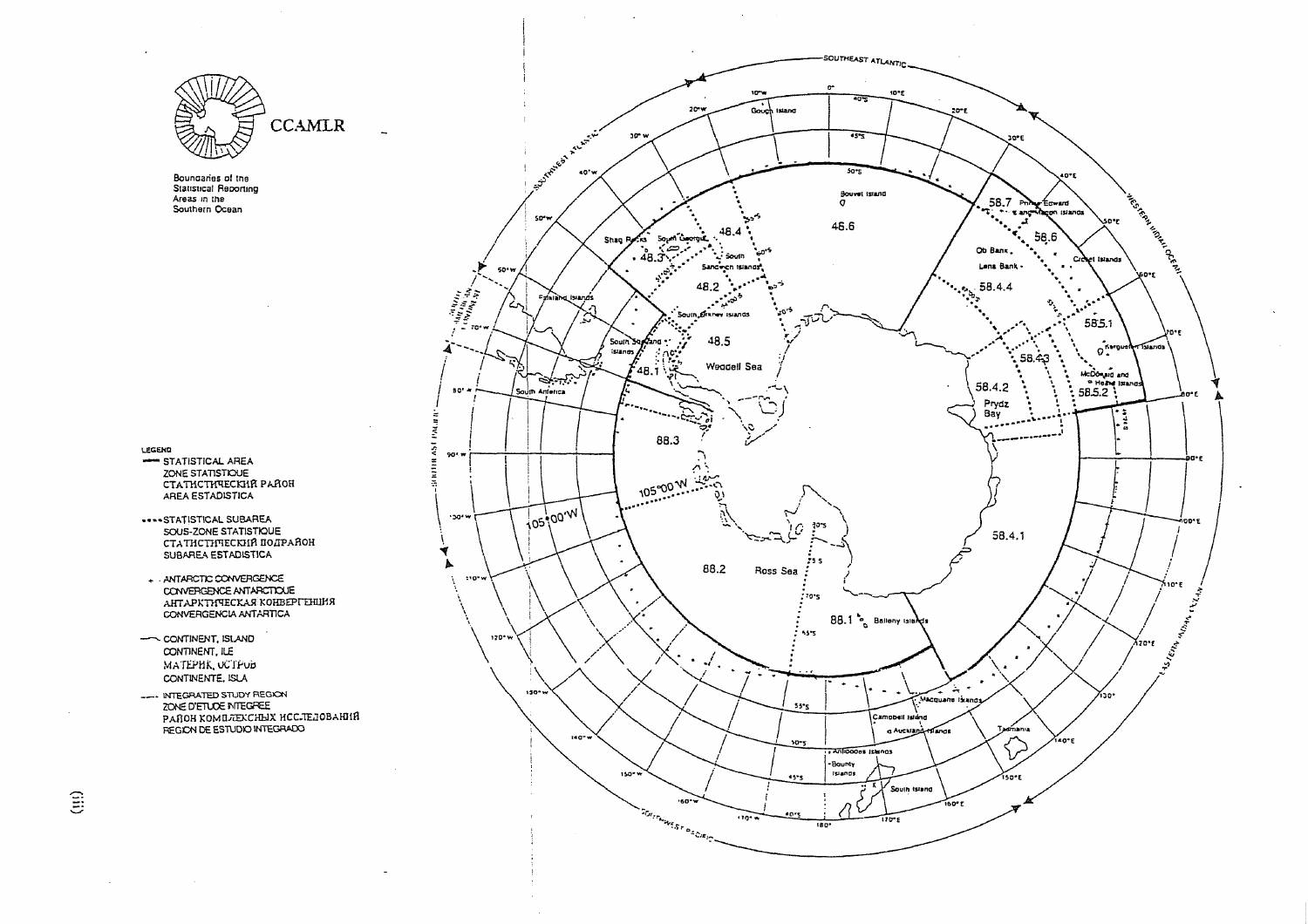# <span id="page-4-0"></span>**CONSERVATION MEASURE 21111**  MESH **SIZE**  (as amended in accordance with Conservation Measure 19/IX)

1. The use of pelagic and bottom trawls having the mesh-size in any part of a trawl less than indicated is prohibited for any directed fishery for:

> *Notothenia rossii, Dissostichus eleginoides* - *120 mm Notothenia gibberifrons, Notothenia kempi, Notothenia squamifrons* - 80 mm

2. It is prohibited to use any means or device which would obstruct or diminish the size of the meshes.

**3.** This Conservation Measure does not apply to fishing conducted for scientific research purposes.

**4.** This Measure will apply as of 1 September 1985.

# **CONSERVATION MEASURE 3/IV**  PROHIBITION **OF DIRECTED** *FISHERY ON Notothenia rossii AROUND SOUTH* GEORGIA **(STATISTICAL SUBAREA** 48.3)

Directed fishing on *Notothenia rossii* around South Georgia (Statistical Subarea 48.3) is prohibited.

By-catches of *Notothenia rossii* in fisheries directed to other species shall be kept to the level allowing the optimum recruitment to the stock.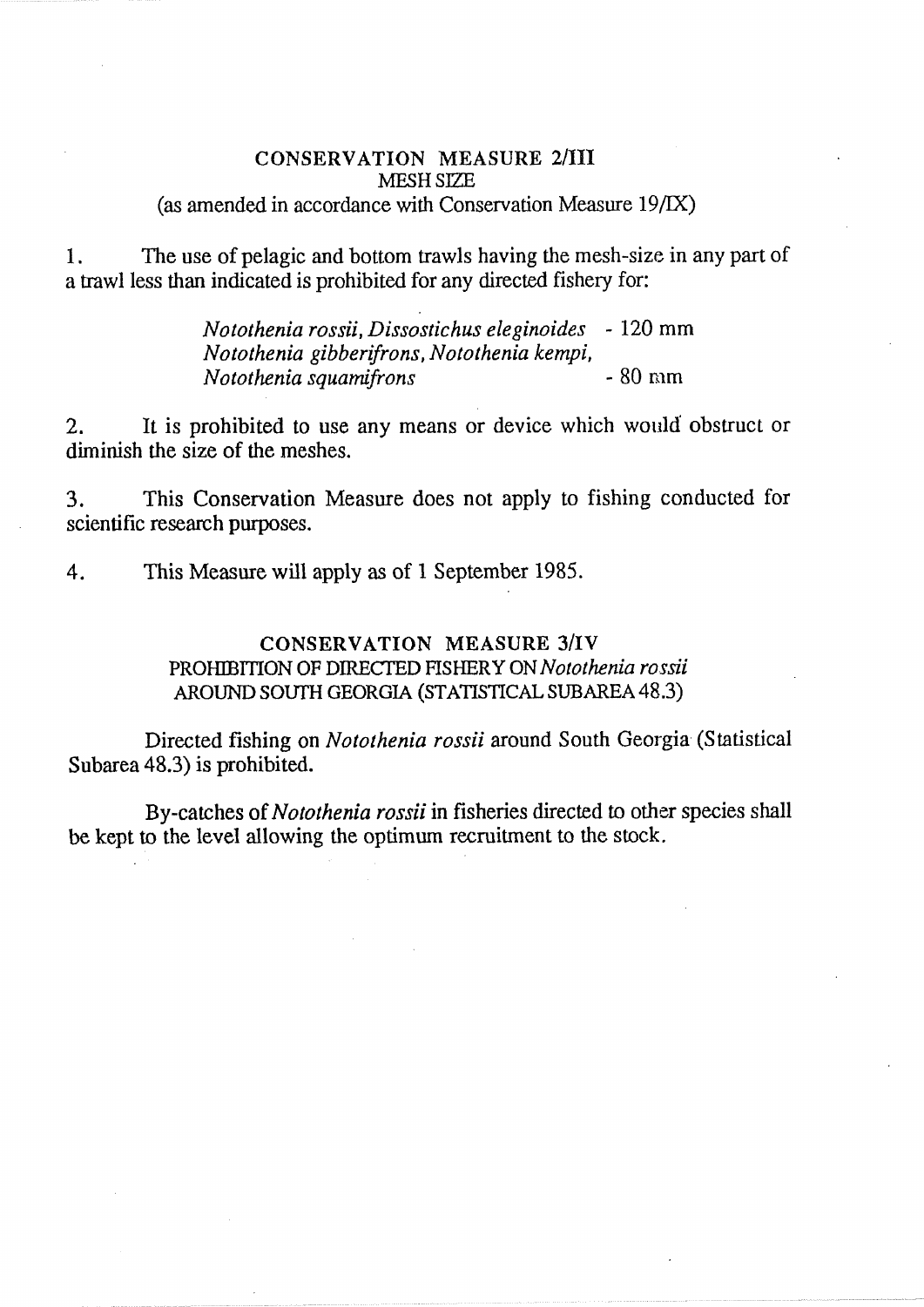#### **CONSERVATION MEASURE 4/V** REGULATION ON MESH SIZE MEASUREMENT

#### <span id="page-5-0"></span>This Conservation Measure supplements Conservation Measure 2/III:

#### Regulations on Mesh-size Measurement

### ARTICLE 1.

#### Description of Gauges

1. Gauges to be used for determining mesh sizes shall be 2 mm thick, flat, of durable material and capable of retaining their shape. They shall have either a series of parallel-edged sides connected by intermediate tapering edges with a taper of one to eight on each side, or only tapering edges with the taper defined above. They shall have a hole at the narrowest extremity.

2. Each gauge shall be inscribed on its face with the width in millimetres both on the paridlel-sided section, if any, and on the tapering section. In the case of the latter the width shall be inscribed every 1 mm interval and the indication of the width shall **appear** at regular intervals.

#### ARTICLE 2.

#### Use of the Gauge

1. The net shall be stretched in the direction of the long diagonal of the meshes.

2. A gauge as described in Article 1 shall be inserted by its narrowest extremity into the mesh opening in a direction perpendicular to the plane of the net.

3. The gauge shall be inserted into the mesh opening either with a manual force or using a weight or dynamometer, until it is stopped at the tapering edges by the resistance of the mesh.

 $\overline{2}$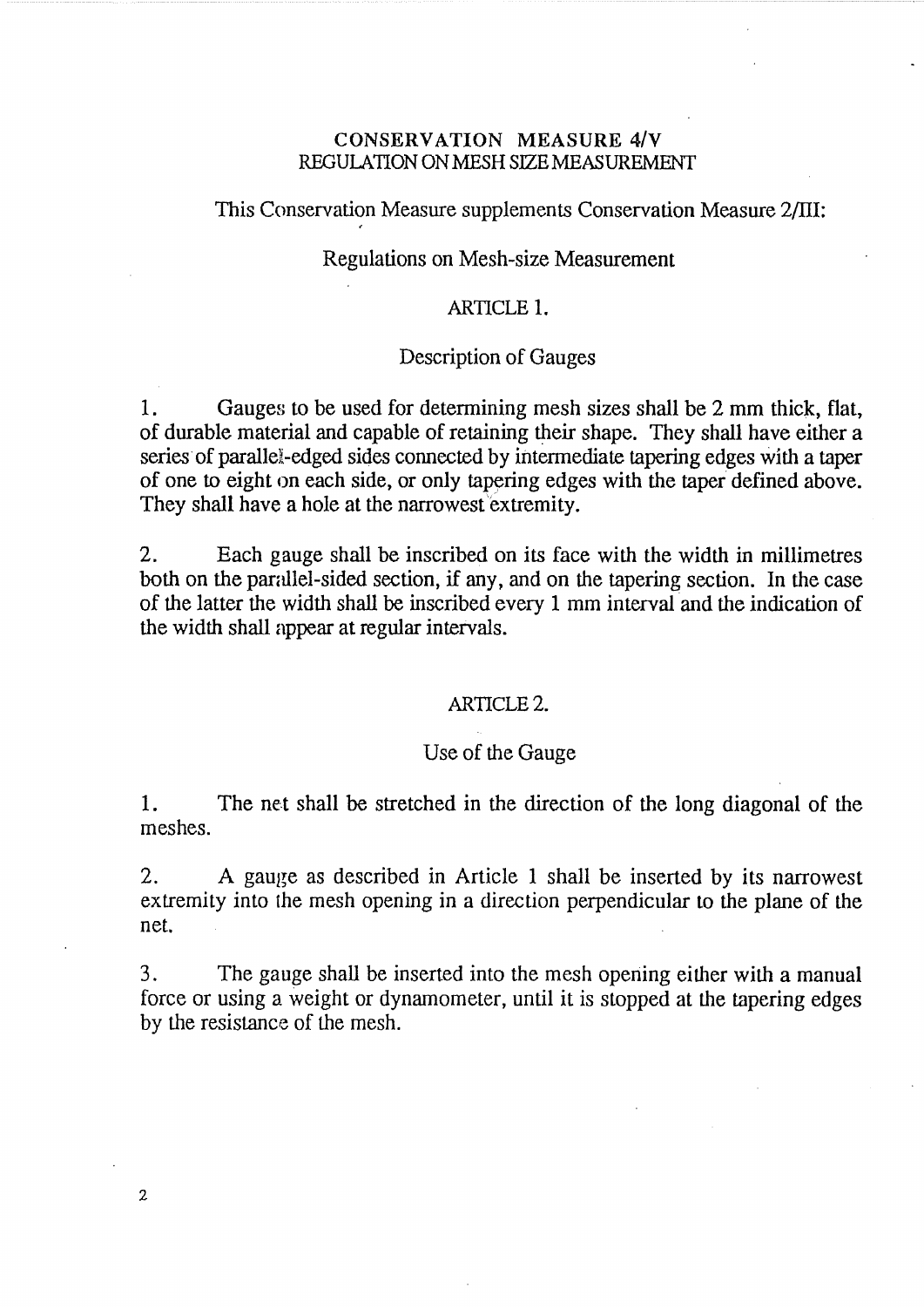#### ARTICLE 3.

### Selection of Meshes to be Measured

1. Meshes to be measured shall form a series of 20 consecutive meshes chosen in the direction of the long axis of the net.

2. Meshes less than 50 cm from lacings, ropes or codline shall not be measured. This distance shall be measured perpendicular to the lacings, ropes or codline with the net stretched in the direction of that measurement. Nor shall any mesh be measured which has been mended or broken or has attachments to the net fixed at that mesh.

3. By way of derogation from paragraph 1, the meshes to be measured need not be consecutive if the application of paragraph 2 prevents it.

4. Nets shall be measured only when wet and unfrozen.

#### ARTICLE 4.

#### Measurement of Each Mesh

The size of each mesh shall be the width of the gauge at the point where the gauge is stopped, when using this gauge in accordance with Article 2.

#### ARTICLE *5.*

#### Determination of the Mesh Size of the Net

The mesh size of the net shall be the arithmetical mean in millimetres of the measurements of the total number of meshes selected and measured as provided for in Articles 3 and 4, the arithmetical mean being rounded up to the next millimetre.

The total number of meshes to be measured is provided for in Article 6.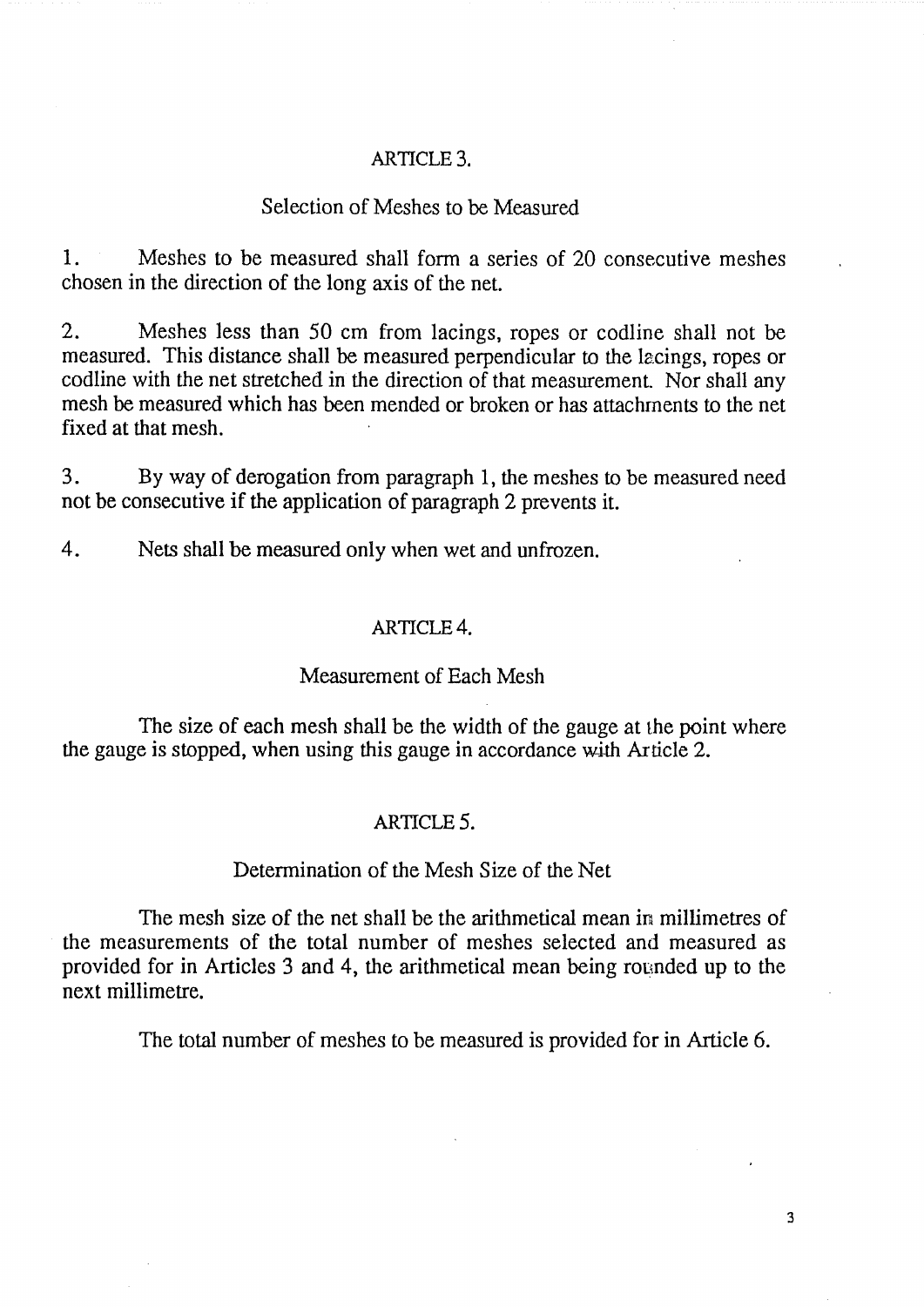#### **ARTICLE** *6.*

#### Sequence of Inspection Procedure

1. ' The inspector shall measure one series of 20 meshes, selected in accordance with Article 3, inserting the gauge manually without using a weight or dynamometer.

The mesh size of the net shall then be determined in accordance with Article 5.

If the calculation of the mesh size shows that the mesh size does not appear to comply with the rules in force, then two additional series of 20 meshes selected in accordance with Article 3 shall be measured. The mesh size shall then be recalculated in accordance with Article 5, taking into account the 60 meshes already measured. Without prejudice to paragraph 2, this shall be the mesh size of the net.

2. If the captain of the vessel contests the mesh size determined in accordance with paragraph 1, such measurement will not be considered for the determination of the mesh size and the net shall be remeasured.

A weight or dynamometer attached to the gauge shall be used for remeasurement.

The choice of weight or 'dynamometer shall be at the discretion of the inspector.

The weight shall be fixed to the hole in the narrowest extremity of the gauge using a hook. The dynarnometer may either be fixed to the hole in the narrowest extremity of the gauge or be applied at the largest extremity of the gauge.

The accuracy of the weight or dynamometer shall be certified by the appropriate national authority.

For nets of a mesh size of 35 mm or less as determined in accordance with paragraph 1, a force of 19.61 newtons (equivalent to a mass of 2 kilograms) shall be applied and for other nets, a force of 49.03 newtons (equivalent to a mass of 5 kilograms).

For the purposes of determining the mesh size in accordance with Article 5 when using a weight or dynamometer, one series of 20 meshes only shall be measured.

 $\overline{4}$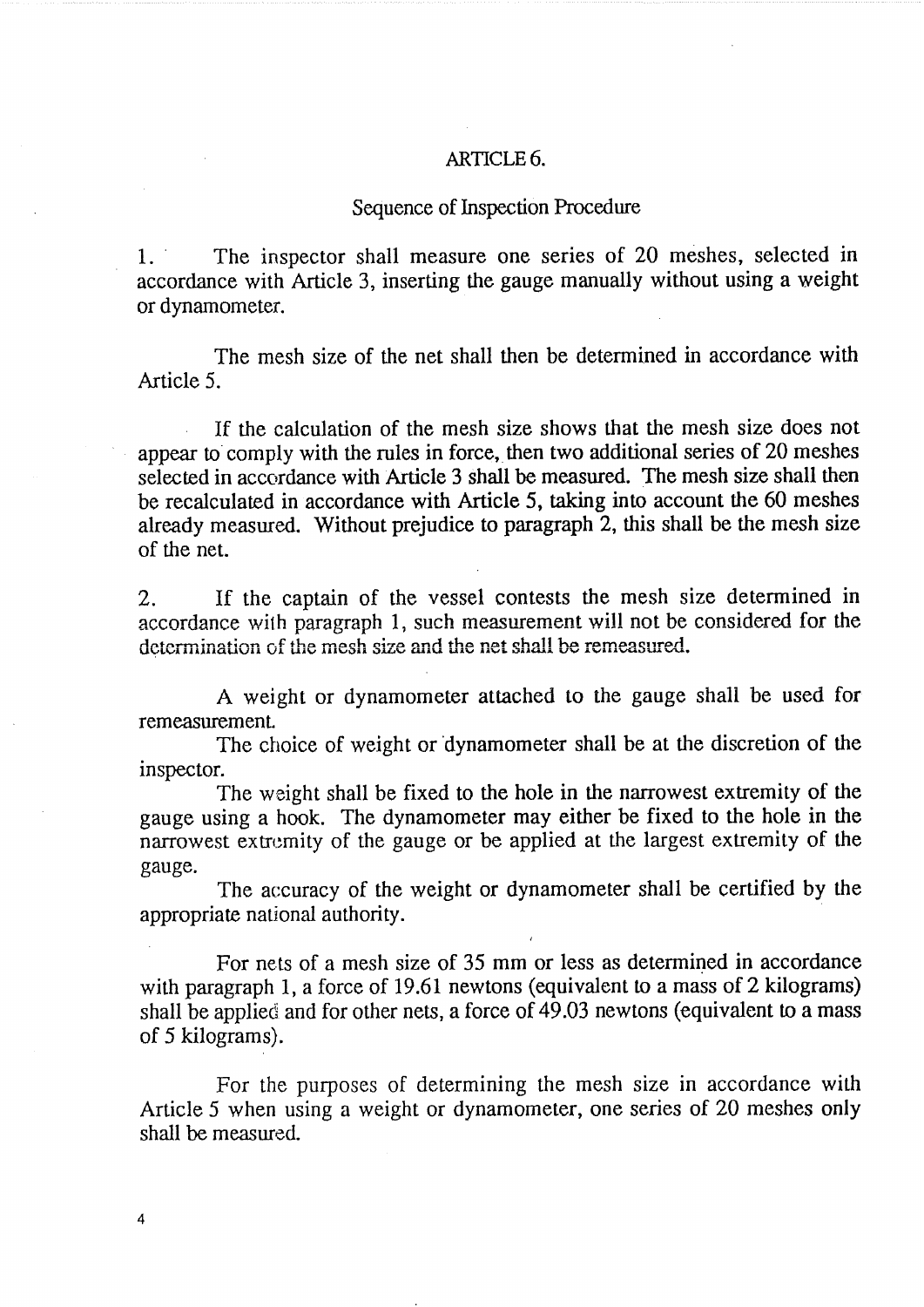# <span id="page-8-0"></span>**CONSERVATION MEASURE 7/V**  REGULATION OF FISHING AROUND SOUTH GEORGIA (STATISTICAL SUB AREA 48.3)

Without prejudice to other Conservation Measures adopted by the Commission, for species upon which fisheries are permitted around South Georgia (Statistical Subarea 48.3), the Commission shall, at its 1987 Meeting, adopt limitations on catch, or equivalent measures, binding for the 1987/88 season.

Such limitations of catch or equivalent measures shall be based upon the advice of the Scientific Committee, taking into account any data resulting from fishery surveys around South Georgia.

For each fishing season after 1987/88, the Commission shall establish such limitations or other measures, as necessary, around South Georgia on a similar basis at the meeting of the Commission immediately preceding that season.

#### **CONSERVATION MEASURE 18/IX**  PROCEDURE **FOR ACCORDING** PROTECTION TO CEMP **SITE3**

The Commission,

- Bearing in mind that the Working Group for the CCAMLR Ecosystem Monitoring Program (WG-CEMP) has established a system of sites contributing data to the CCAMLR Ecosystem Monitoring Program (CEMP), and that additions may be made to this system in the future;
- Recalling that it is not the purpose of the protection accorded to CEMP sites to restrict fishing activity in adjacent waters;
- Recognizing that studies being undertaken at CEMP sites may be vulnerable to accidental or wilful interference;
- Concerned, therefore, to provide protection for CEMP sites, scientific investigations and the Antarctic marine living resources therein, in cases where a Member or Members of the Commission conducting or planning to conduct CEMP studies believes such protection to be desirable;

 $\mathbf{5}$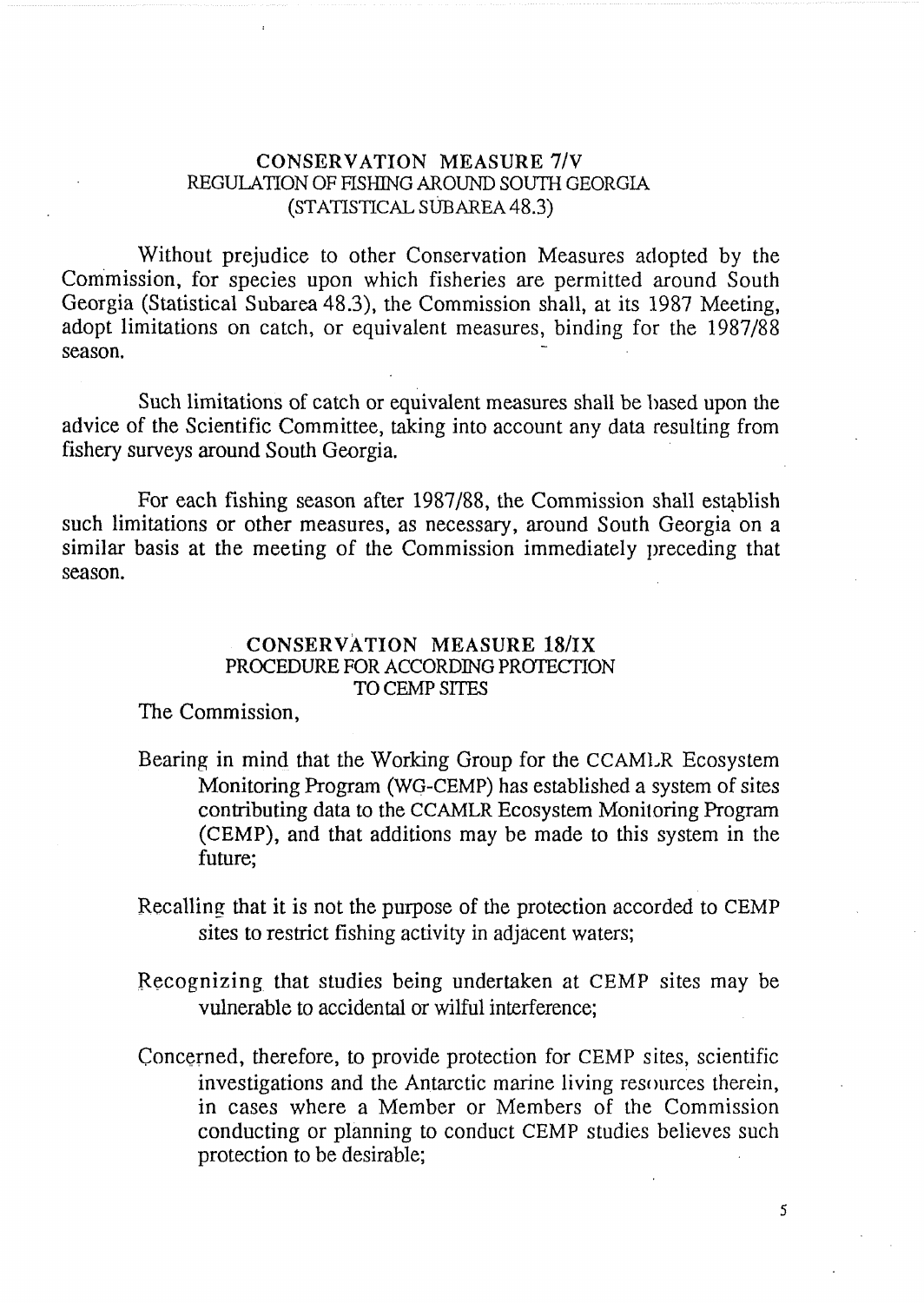hereby adopts the following Conservation Measure in accordance with Article IX of the Convention:

1. In cases where a Member or Members of the Commission conducting, or planning to conduct, CEMP studies at a CEMP site believe it desirable that protection should be accorded to the site, it, or they, shall prepare a draft management plan in accordance with Annex **A** to this Conservation Measure.

2. Each such draft management plan shall be sent to the Executive Secretary for transmission to all Members of the Commission for their consideration at least three months before its consideration by the WG-CEMP.

3. The draft management plan shall be considered in turn by the WG-CEMP, the Scientific Committee and the Commission. In consultation with the Member or Members of the Commission which drew up the draft management plan, it may be amended by any of these bodies. **If** a draft management plan is amended by either the WG-CEMP or the Scientific Committee, it shall be passed on in its amended form either to the Scientific Committee or to **Ihe** Commission as the case may be.

**A**  If, following completion of the procedures outlined in paragraphs 1 to 3 above, the Commission considers it appropriate to accord the desired proieciion to the CEMP site, the Commission shall adopt a Resolution calling on Members **to**  comply, on a voluntary basis, with the provisions of the draft management plan, pending the conclusion of action in accordance with paragraphs 5 10 8 below.

5. The Executive Secretary shall communicate such a Resolution to SCAR, the Antarctic Treaty Consultative Parties and, if appropriate, the Contracting Parties to other components of the Antarctic Treaty System which are in force.

*6.* Unless, before the opening date of the next regular meeting of the Commission, the Executive Secretary has received:

- $(i)$  an indication from an Antarctic Treaty Consultative Party that it desires the resolution to be considered at a Consultative Meeting; **Or**
- (ii) sn objection from any other quarter referred to in paragraph *5*  above;

the Commissiori may, by means of a conservation measure, confirm its adoption of the management plan for the CEMP site and shall include the management plan in Annex B to Conservation Measure 18/IX.

6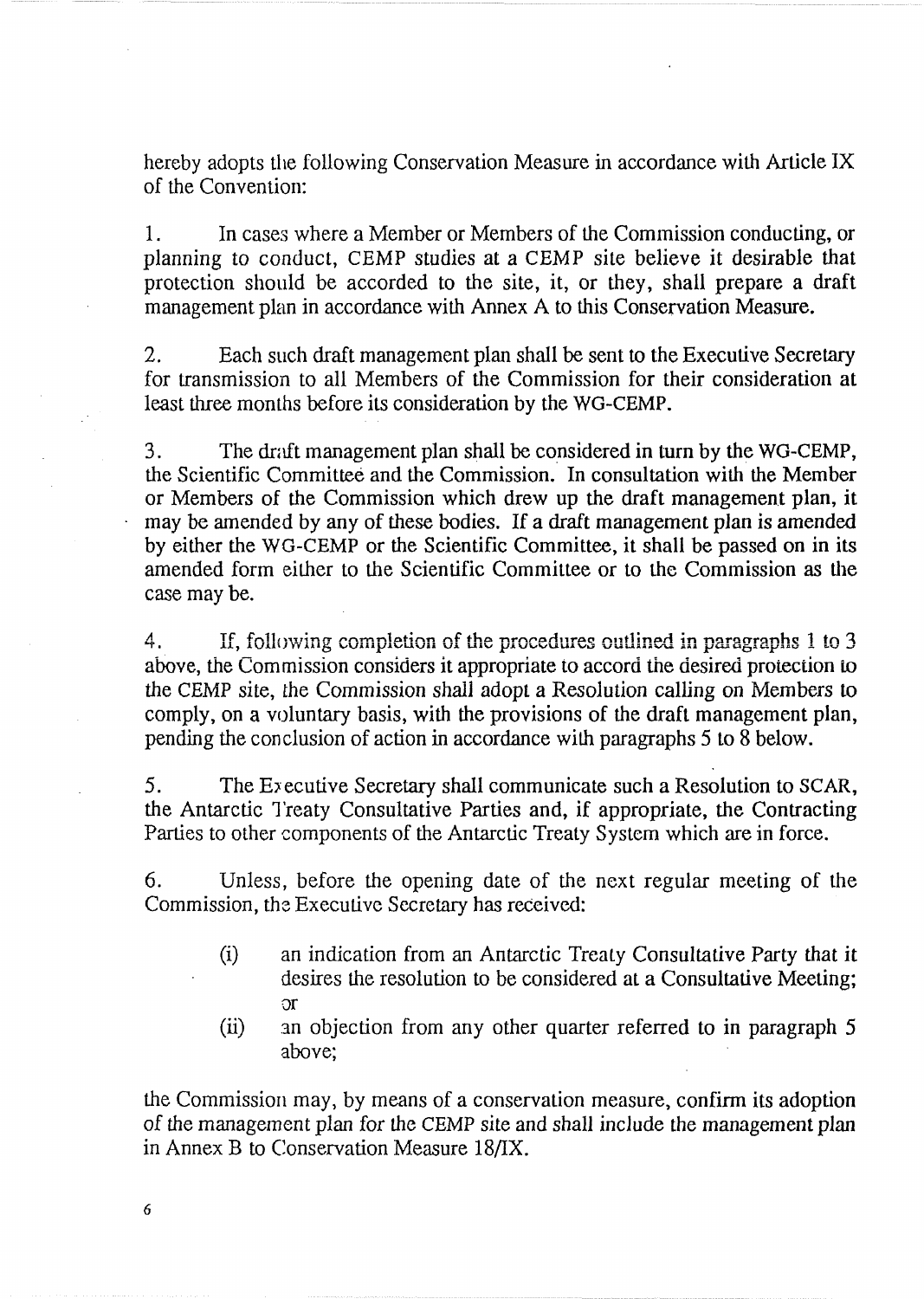7. In the event that an Antarctic Treaty Consultative Party has indicated its desire for the resolution to be considered at a Consultative Meeting, the Commission shall await the outcome of such consideration, and may then proceed accordingly.

**8.** If objection is received in accordance with paragraphs 6 (ii) or 7 above, the Commission may institute such consultations as it may deem appropriate to achieve the necessary protection and to avoid interference with the achievement of the principles and purposes of, and measures approved under, the Antarctic Treaty and other components of the Antarctic Treaty System which are in force.

9. The management plan of any site may be amended by decision of the Commission. In such cases full account shall be taken of the advice of the Scientific Committee. Any amendment which increases the area of the site or adds to categories or types of activities that would jeopardize the objectives of the site shall be subject **to** the procedures set out in paragraphs 5 to 8 above,

10. Entry into a CEMP site included in Annex B shall be prohibited except for the purposes authorized in the relevant management plan for the site and in accordance with a permit issued under paragraph 11.

11. Each Contracting Party shall, as appropriate, issue permits authorizing its nationals to carry out activities consistent with the provisions of the management plans for CEMP sites and shall lake such other measures, within its competence, as may be necessary to ensure that its nationals comply with the management plans for such sites.

12. Copies of such permits shall be sent to the Executive Secretary **as** soon as practical alter they are issued. Each year the Executive Secretary shall provide the Commission and the Scientific Committee with a brief description of the permits that have been issued by the Parties. In cases where permits are issued for purposes not directly related to the conduct of CEMP studies at the site in question, the Executive Secretary shall forward a copy of the permit to the Member or Members of the Commission conducting CEMP studies at that site.

**13.** Each management plan shall be reviewed every five years by the WG-CEMP and the Scientific Committee to determine whether it requires revision and whether continued protection is necessary. The Commission may then act accordingly.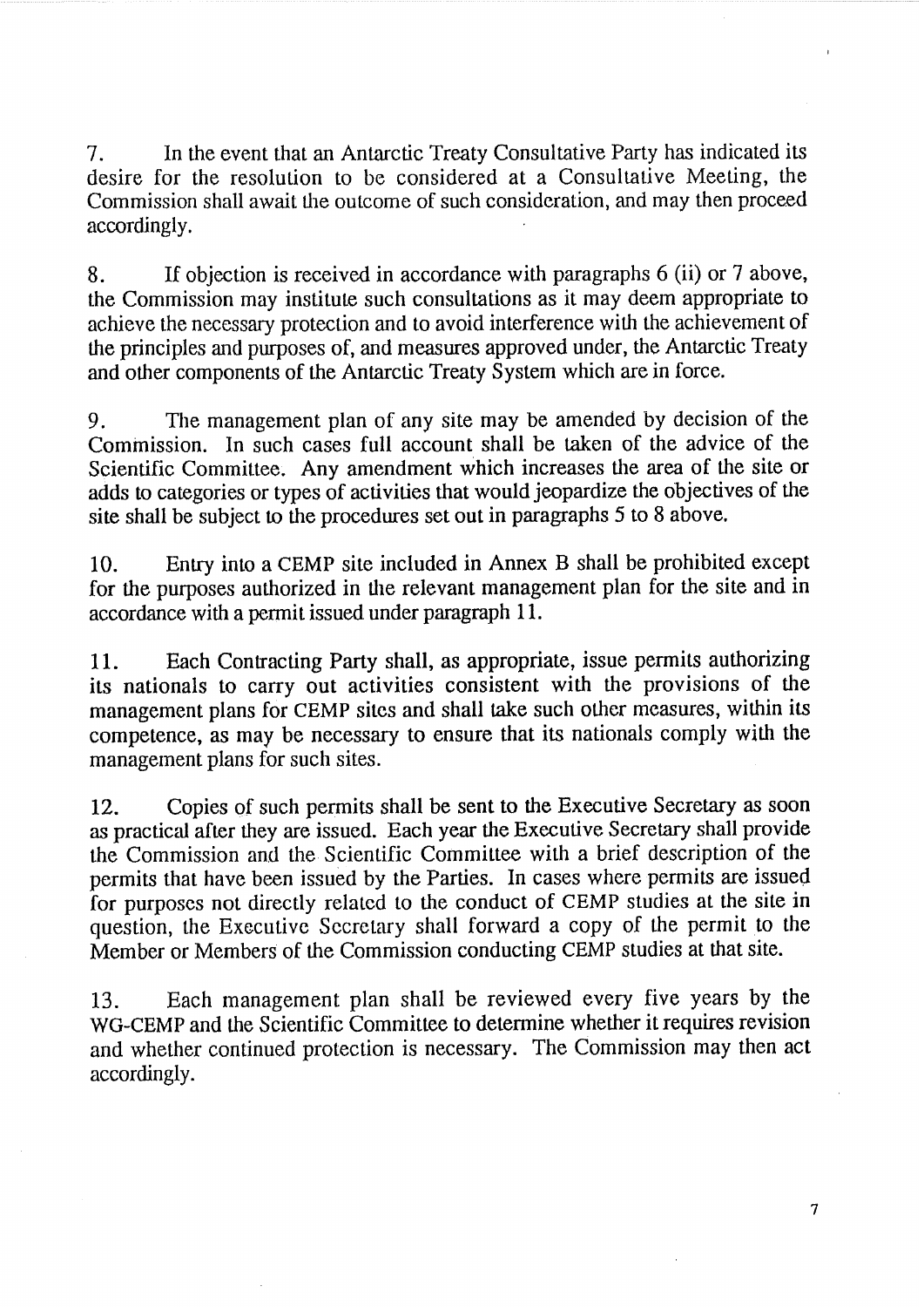#### CONSERVATION MEASURE 18/IX: ANNEX A

# INFORMATION TO BE INCLUDED IN MANAGEMENT PLANS FOR CEMP SITES

#### Management plans shall include:

#### A. **GEOGRAPHICAL INFORMATION**

- $1.$ A description of the site, and any buffer zone within the site, including:
	- geographical coordinates;  $(a)$
	- natural features: (b)
	- $(c)$ boundary markers;
	- natural features that define the site:  $\mathbf{d}$
	- $(e)$ access points (pedestrian, vehicular, airborne, sea-borne);
	- $(f)$ pedestrian and vehicular routes in the site:
	- $(g)$ preferred anchorages:
	- $(h)$ location of structures within the site:
	- areas or zones within the site, described in generic or geographical  $(i)$ terms, or both, in which activities are prohibited or otherwise constrained:
	- $(i)$ location of nearby scientific stations, research or refuge facilities; and
	- location of areas or sites, in or near the site, which have been  $(k)$ accorded protected status in accordance with measures adopted under the Antarctic Treaty or other components of the Antarctic Treaty System which are in force.

 $2.$ Maps showing:

- the location of the site in relation to major surrounding features;  $(a)$ and
- where applicable, the geographical features listed in paragraph 1 (b) above.

8

Î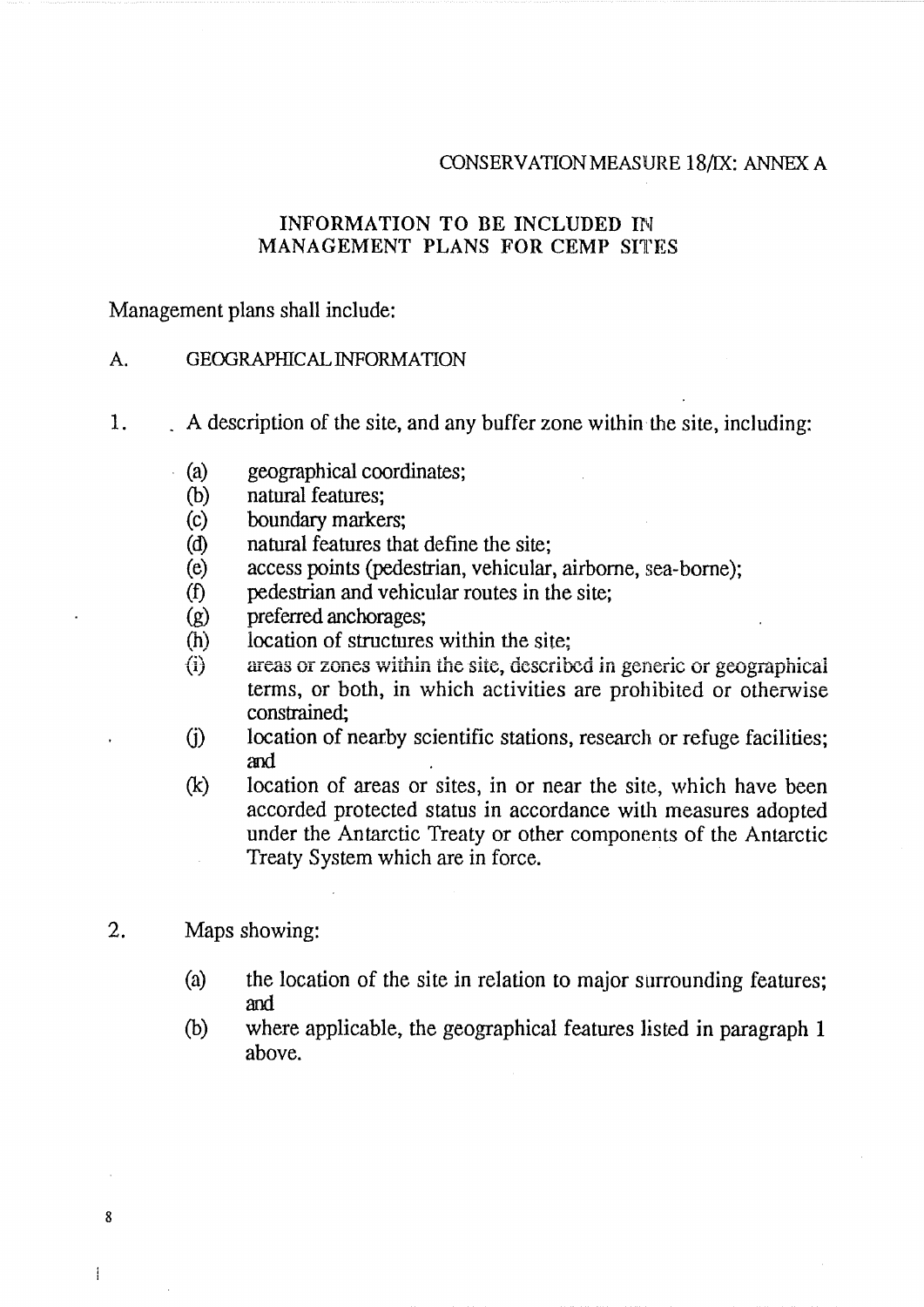# B. BIOLDGICAL **FEATURES**

1. **A** description of the biological features of the site, in both space and time, which it is the purpose of the management plan to protect.

C. CEMP STUDIES

1. A full description of the CEMP studies being conducted or planned to be conducted, including the species and parameters which are being or are to be studied.

# **D.** PROTECTION **MEASURES**

- 1. ' Statements of prohibited activities;
	- (a) throughout the site at all times of the year;<br>(b) throughout the site at defined parts of the year
	- (b) throughout the site at defined parts of the year;<br>(c) in parts of the site at all times of the year; and
	- (c) in parts of the site at all times of the year; and  $(d)$  in parts of the site at defined parts of the year.
	- in parts of the site at defined parts of the year.
- 2. Prohibitions regarding access to and movement within or over the site.
- **3.** Prohibitions regarding:
	- (a) the installation, modification, and/or removal of structures; and
	- (b) the disposal of waste.

4. Prohibitions for the purpose of ensuring that activity in the site does not prejudice the purposes for which protection status has been accorded to areas or sites, in or near the site, under the Antarctic Treaty or other components of the Antarctic Treaty System which are in force.

 $\overline{1}$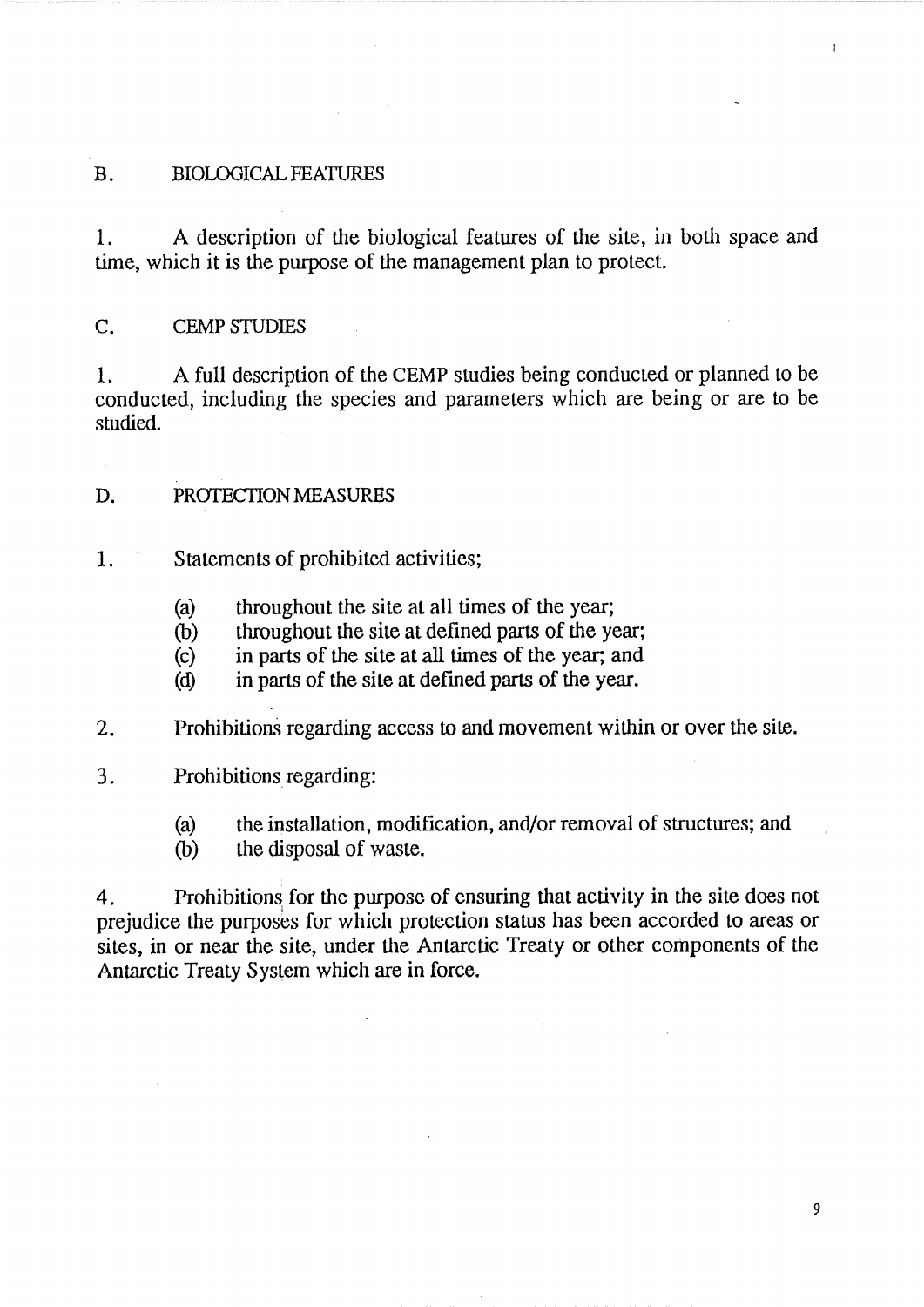#### <span id="page-13-0"></span>E. COMMUNICATIONS INFORMATION

1. The name, address, telephone, telex and facsimile numbers of:

- (a) the organization or organizations responsible for appointing national representative(s) to the Commission; and
- (b) the national organization or organizations conducting CEMP studies at the site.

#### Notes:

1. A code of conduct. If it would help towards achieving the scientific objectives of the site, a code of conduct may be annexed to the management plan. Such a code should be written in hortatory rather than mandatory terms, and must be consistent with the prohibitions contained in Section D above.

2. Members of the Commission preparing draft management plans for submission in accordance with this Conservation Measure should bear in mind that the primary purpose of the management plan is to provide for the protection of CEMP studies at rhe site through the application of the prohibitions contained in Section D. To that end, the management plan is to be drafted in concise **and**  unambiguous terms. Information which is intended to help scientists, or others, appreciate broader considerations regarding the site (e.g., historical and bibliographic information) should not be included in the management plan but may be annexed to it.

# **CONSERVATION MEASURE 19/IX MESH SEE** FOR *Champsocephalus gunnari*

1. The use of pelagic and bottom trawls having the mesh size in any part of a trawl less than 90 mm is prohibited for any directed fishery for *Champsocephalus gunnari.* 

2. The mesh size specified above is defined in accordance with the regulations on mesh size measurement, Conservation Measure **4/V.** 

**3.** It is prohibited to use any means or device which would obstruct or diminishes the size of the meshes.

10

 $\mathbf{i}$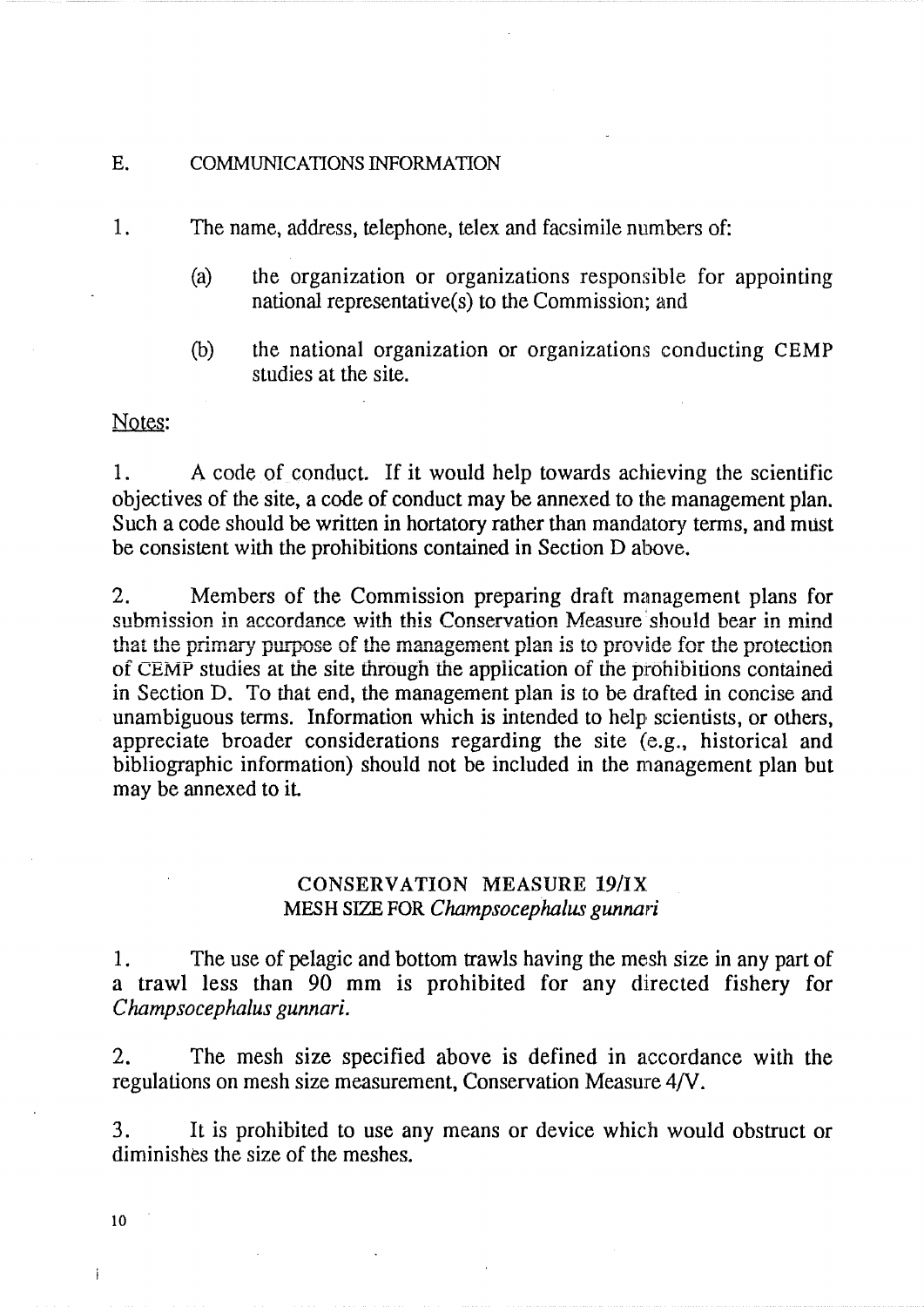<span id="page-14-0"></span>**4.** This Conservation Measure does not apply to fishing conducted for scientific research purposes.

*5.* This Measure will apply as of l November 1991.

6. Conservation Measure 2/lII is amended accordingly.

# **CONSERVATION MEASURE 20/IX**  LIMITATION OF THE TOTAL CATCH OF *Champsocephalus gunnari* IN STATISTICAL *SUB* AREA 48.3 IN **THE** 1990/91 SEASON

This Conservation Measure is adopted in accordance with Conservation Measure 7/V:

*1.* The total catch of *Champsocephalus gunnari* in the 1990/91 season shall not exceed 26 000 tonnes in Statistical Subarea 48.3.

2. In Statistical Subarea 48.3, the by-catch of *Notothenia gibberifrons* shall not exceed *500* tonnes and the by-catch of any of the following species: *Notothenia rossii, Notothenia squamifrons, Chaenocephalus aceratus* and *Pseudochaenichthys georgianus* shall not exceed 300 tonnes.

3. The fishery in Statistical Subarea 48.3 shall close if the by-catch of any of the species named in paragraph 2 above reaches their by-catch limit or if the total catch of *Champsocephalus gunnari* reaches *26 000* tonnes, whichever comes first.

4. If, in the course of the directed fishery for *Champsocephalus gunnari,* the by-catch of any one haul of any of the species named in paragraph 2 above exceeds *5%,* the fishing vessel shall move to another fishing ground within the su **barea.** 

*5.* The use of bottom trawls in the directed fishery for *Champsocephalus gunnari* in Statistical Subarea 48.3 is prohibited.

6. For the purpose of implementing paragraphs 1, 2 and 3 of this Conservation Measure, the Catch Reporting System set out in Conservation Measure *25/IX* shall apply in the *1990/91* season.

 $11$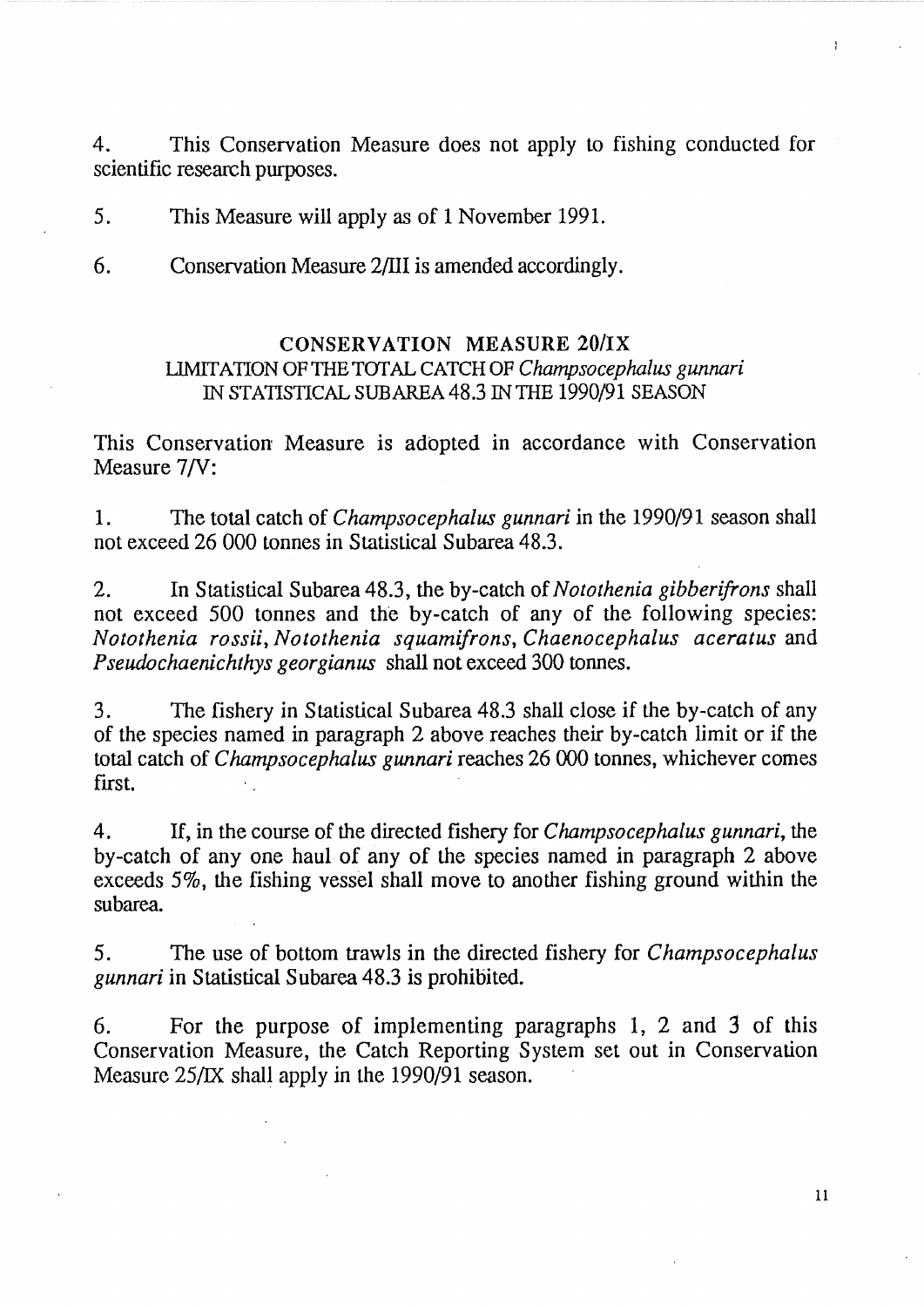# CONSERVATION MEASURE 21/1X CLOSED SEASONS IN THE 1990/91 SEASON IN STATISTICAL SUBAREA 48.3

<span id="page-15-0"></span>This Conservation Measure is adopted in accordance with Conservation Measure 7/V:

Directed fishing on *Champsocephalus gunnari* in Statistical Subarea 48.3 between 1 April and 4 November 1991 is prohibited.

# $\equiv$  CONSERVATION MEASURE 22/IX PROHIBITION OF DIRECTED FISHERY ON Notothenia gibberifrons, Chaenocephalus aceratus, Pseudochaenichthys georgianus AND Notothenia squamifrons IN STATISTICAL SUBAREA 48.3 IN THE 1990/91 SEASON

This Conservation Measure is adopted in accordance with Conservation Measure 7/V:

Directed fishing on Notothenia gibberifrons, Chaenocephalus aceratus, Pseudochaenichthys georgianus and Notothenia squamifrons in Statistical Subarea 48.3 is prohibited in the 1990/91 season.

# CONSERVATION MEASURE 23/IX PROHIBITION OF DIRECTED FISHERY ON Patagonotothen brevicauda guntheri IN STATISTICAL SUBAREA 48.3 FOR THE 1990/91 SEASON

This Conservation Measure is adopted in accordance with Conservation Measure 7/V:

Directed fishing on *Patagonotothen brevicauda guntheri* in Statistical Subarea 48.3 is prohibited in the 1990/91 season.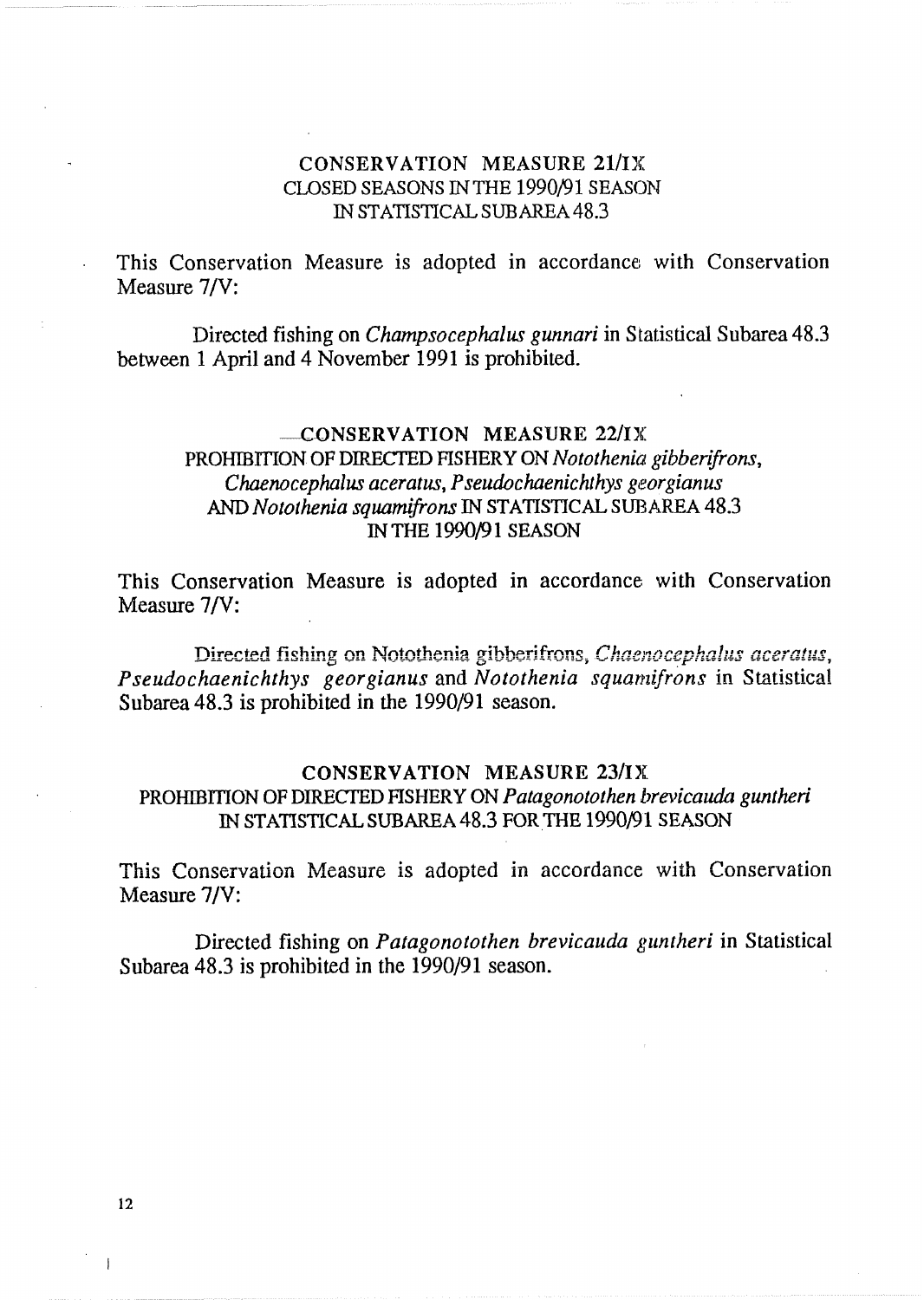# <span id="page-16-0"></span>**CONSERVATION MEASURE 24/IX** CATCH LIMIT ON Dissostichus eleginoides IN STATISTICAL SUBAREA 48.3 FOR THE 1990/91 SEASON

This Conservation Measure is adopted in accordance with Conservation Measure 7/V:

The total catch of Dissostichus eleginoides in Statistical Subarea 48.3  $\mathbf{1}$ . caught in the 1990/91 season shall be limited to 2 500 tonnes.

For the purposes of the fishery for *Dissostichus eleginoides* in Statistical  $2.$ Subarea 48.3, the 1990/91 fishing season is defined as the period from 2 November 1990 to the end of the Commission meeting in 1991.

- 3. For the purpose of implementing this Conservation Measure:
	- the catch reporting system set out in Conservation Measure 25/IX  $(i)$ shall apply in the 1990/91 season, commencing on 2 November 1990.
	- the data reporting system set out in Conservation Measure 26/IX  $(ii)$ shall apply in the 1990/91 season, commencing on 2 November 1990.

# **CONSERVATION MEASURE 25/IX** CATCH AND EFFORT REPORTING SYSTEM IN STATISTICAL SUBAREA 48.3 IN THE 1990/91 SEASON

This Conservation Measure is adopted in accordance with Conservation Measure 7/V:

For the purposes of this Catch and Effort Reporting System the calendar  $\mathbf{1}$ . month shall be divided into six reporting periods, viz: day 1 to day 5, day 6 to day 10, day 11 to day 15, day 16 to day 20, day 21 to day 25 and day 26 to the last day of the month. These reporting periods are hereinafter referred to as periods A,  $B, C, D, E$  and  $F$ .

At the end of each reporting period, each Contracting Party shall obtain  $2.$ from each of its vessels its total catch and total days and hours fished for that period and shall, by cable or telex, transmit the aggregated catch and days and hours fished for its vessels so as to reach the Executive Secretary not later than the end of the next reporting period.

13

 $\mathbf{I}$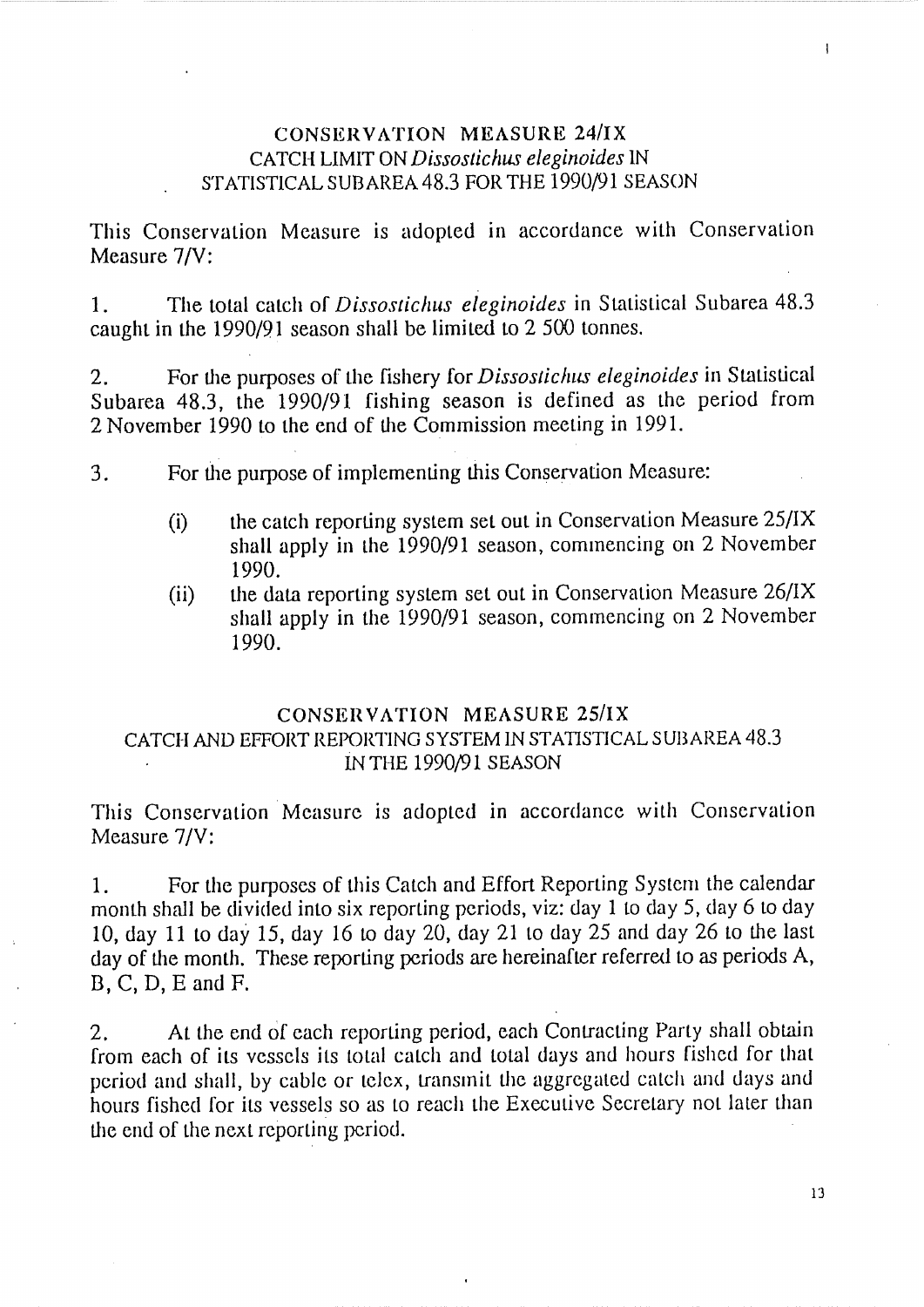<span id="page-17-0"></span> $\overline{3}$ . Such reports shall specify the month and reporting period  $(A, B, C, D, E)$ or F) to which each report refers.

Immediately after the deadline has passed for receipt of the reports for  $\overline{4}$ . each period, the Executive Secretary shall notify all Contracting Parties of the total catch taken during the reporting period, the total aggregate catch for the season to that date, together with an estimate of the date upon which the total allowable catch is likely to be reached for that season. Each estimate shall be based on a projection forward of the average daily catch rate (calculated as the total catch by all contracting parties divided by the number of days in the period) for the most recent period based on the reports received for the period in question, to the point at which the total allowable catch will have been taken.

When the Executive Secretary has received reports which show that 80%  $5<sub>1</sub>$ of the total allowable catch has been taken, the Executive Secretary shall make a final estimate of the date upon which the total allowable catch will be reached. The fishery shall close at the end of the last day of the reporting period within which that date falls.

# **CONSERVATION MEASURE 26/IX** EFFORT AND BIOLOGICAL DATA REPORTING SYSTEM FOR Dissostichus eleginoides IN STATISTICAL SUBAREA 48.3 IN THE 1990/91 SEASON

This Conservation Measure is adopted in accordance with Conservation Measure 7/V:

At the end of each month, each Contracting Party shall obtain from each  $1.$ of its vessels the haul-by-haul data required to complete the CCAMLR fine-scale catch and effort data form for longline fisheries (Form C2, Ver. 1). It shall transmit these data to the Executive Secretary not later than the end of the month following.

Each month the length composition of a minimum of 500 fish will be  $2.$ measured and the information passed to the Executive Secretary not later than the end of the month following.

 $\overline{\mathbf{1}}$